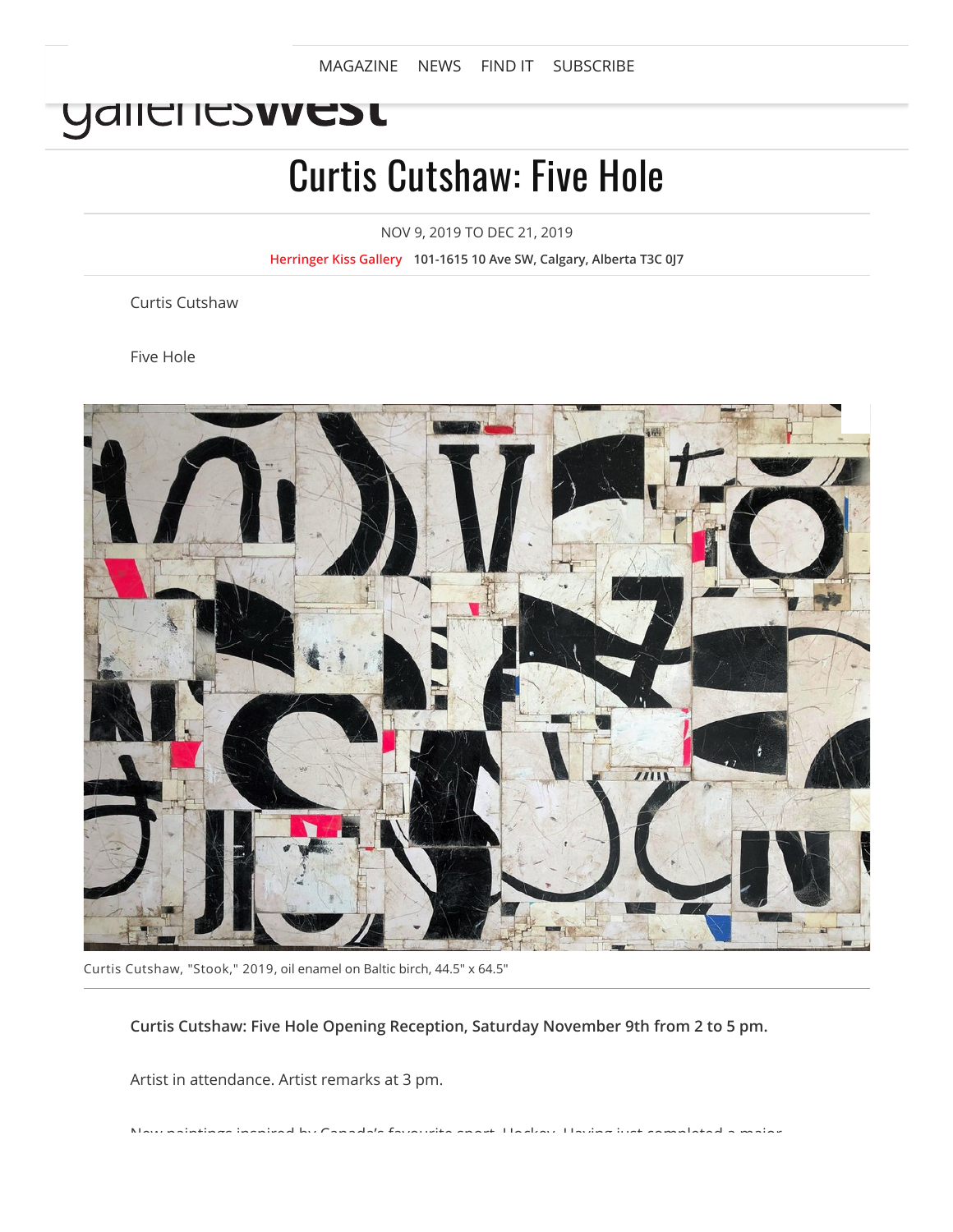#### [MAGAZINE](https://www.gallerieswest.ca/magazine) [NEWS](https://www.gallerieswest.ca/news) FIND IT [SUBSCRIBE](https://goo.gl/CMngMH)

invited by the architect of the new arena in Edmonton to tour the recently completed facility including all access to the collection of hockey memorabilia. From the marks made on the arena boards by pucks to famous goalie masks and iconic jersey numbers, symbols of the quintessential Canadian game are fragmented and collaged into stunning abstract works that are both subtle and devotional.

Calgary based Curtis Cutshaw received his B.F.A from the Alberta College of Art + Design in 1989. While still a student, Cutshaw was accepted to the New York Loft Program through the Nova Scotia School of Art and Design where he was mentored by well know American artists Peter Halley and David Diao. After graduation, Cutshaw then attended the prestigious summer residency program at the Skowhegan School of Painting and Sculpture in Skowhagen, Maine, USA, the first artist from Calgary to be accepted since 1973. At Skowhegan, Cutshaw was mentored by British Artist, John Walker as well as American artists Terry Winters, Connie Fox and Bill King. In 2001, Cutshaw also attended the International Artist Workshops in Emma Lake, Saskatchewan. Curtis befriended the late Illingworth Kerr in the last few years of the artist's life. Cutshaw would visit him at his studio where Kerr would give advice and feedback on Curtis' latest works. Curtis has shown across Canada and in numerous international exhibitions. His work is included in many collections including Alberta Foundation For The Arts, Cenovus Energy, Encana Corporation, Mount Royal University, Shell Canada Limited and Wilson Laycraft LLP.

Info

**LOCATION** [Herringer Kiss Gallery](https://www.gallerieswest.ca/locations/herringer-kiss-gallery/) 101-1615 10 Ave SW, Calgary, Alberta T3C 0J7 [VIEW](https://www.gallerieswest.ca/locations/herringer-kiss-gallery/) MAP

**EVENT TYPE**

Art & Exhibitions

**DATE & TIME**

Nov 9, 2019 to Dec 21, 2019 8 8 4 5



### RELATED



#### Five [Hole](https://www.gallerieswest.ca/magazine/stories/five-hole/)